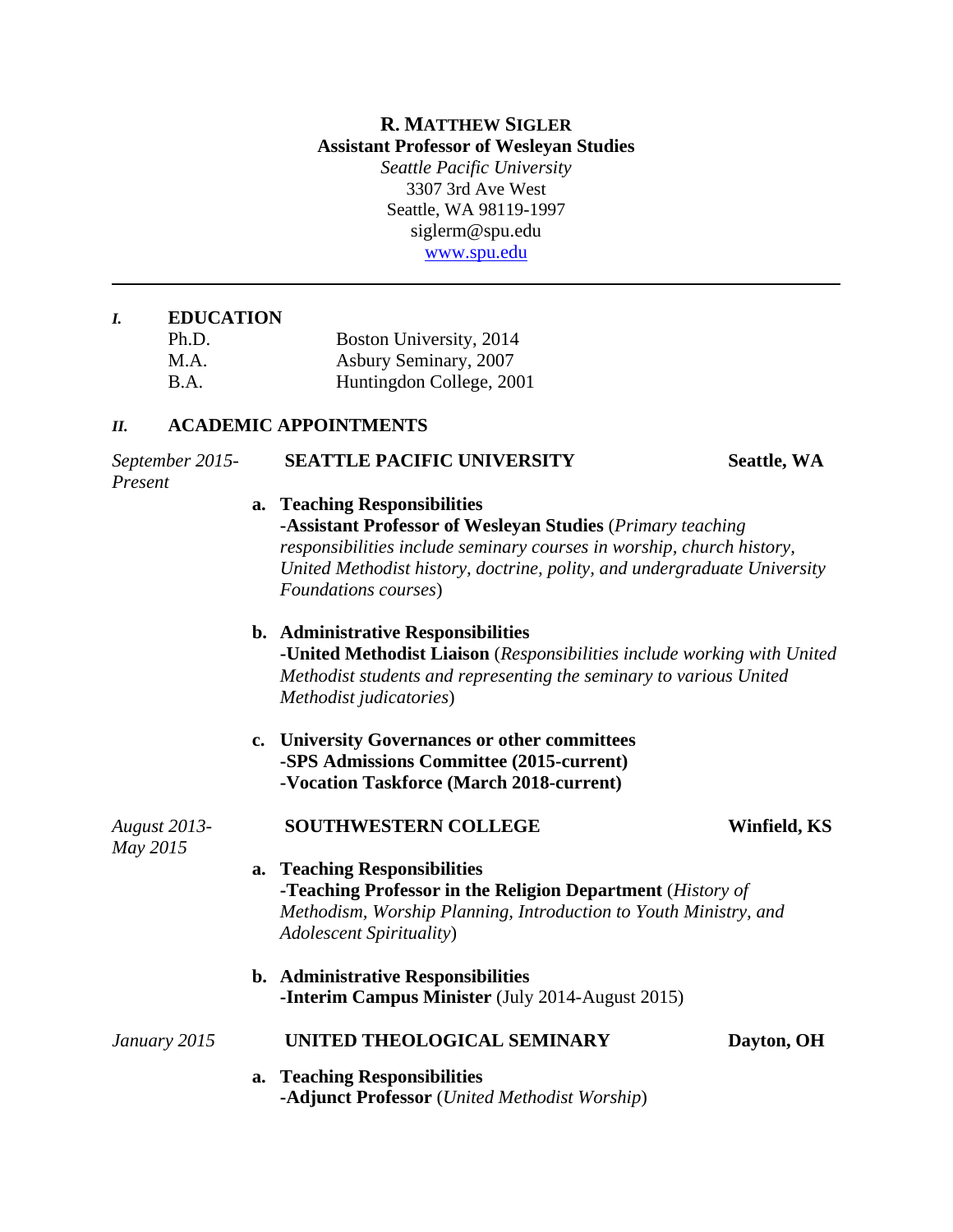*June 2013, June 2015*

# **a. Teaching Responsibilities**

**-Adjunct Professor** (*Leading and Designing Congregational Worship*)

# *III.* **PEER REVIEWED PUBLICATIONS**

#### **a. Books**

*Methodist Worship: Mediating the Wesleyan Liturgical Heritage* (Routledge Methodist Studies Series, 2018).

# **b. Articles**

"New Traditions and Old Apostasies." *Liturgy* 31.1 (December 2015): 51-57.

- "Not Your Mother's Contemporary Worship: Exploring CCLI's 'Top 25' List for Changes in Evangelical Contemporary Worship." *Worship* 87.5 (September 2013): 445-463.
- "'Our Hearts Reply': Charles Wesley's Lyrical Technique as a Prescription for Rooted Emotion." *Liturgy* 28.2 (April 2013): 39-47.
- "Reconsidering the Role of Music in Worship: A Tale From the Vineyard." *Liturgy* 32.1 (October 2016): 46–53.

# **c. Reviews**

*The Reason Why We Sing*, by Heather Josselyn-Cranson. *The Hymn* 68.4 (Fall 2017): 48. *We Have Seen His Glory: A Vision of Kingdom Worship*, by Ben Witherington, III. *Doxology* 27 (2010):105-107.

#### **d. Encyclopedia Entries**

"Christianity in Modern Europe and America: Lent." *Encyclopedia of the Bible and Its Reception* (Fall, 2017).

#### *IV.* **INVITED PUBLICATIONS**

"Incorporating 'Contemporary' Into a Liturgical Framework." *Worship Arts* (May-June 2015): 25-26.

# *V.* **MANUSCIPTS IN PREPARATION**

"Baptism and the Eucharist," in *A Wesleyan Theology of Baptism* (Foundery Books, *forthcoming*).

# *VI.* **ACADEMIC PEER-REVIEWED PRESENTATIONS**

"Irenics and Polemics in 19th Century Methodist Liturgical Revision: Thomas O. Summers' Approach to Liturgical Reform." Paper presented at Societas Liturgica, Wurzburg, Germany, August 7, 2013.

# *VII.* **ECCLESIAL PUBLICATIONS**

(selected publications from seedbed.com) ["A Hymn for Christmas Eve,](https://www.seedbed.com/hymn-christmas-eve/)" December 24, 2015. ["Designing Worship for Christmas Sunday,](https://www.seedbed.com/designing-worship-for-christmas-sunday/)" December 13, 2016.